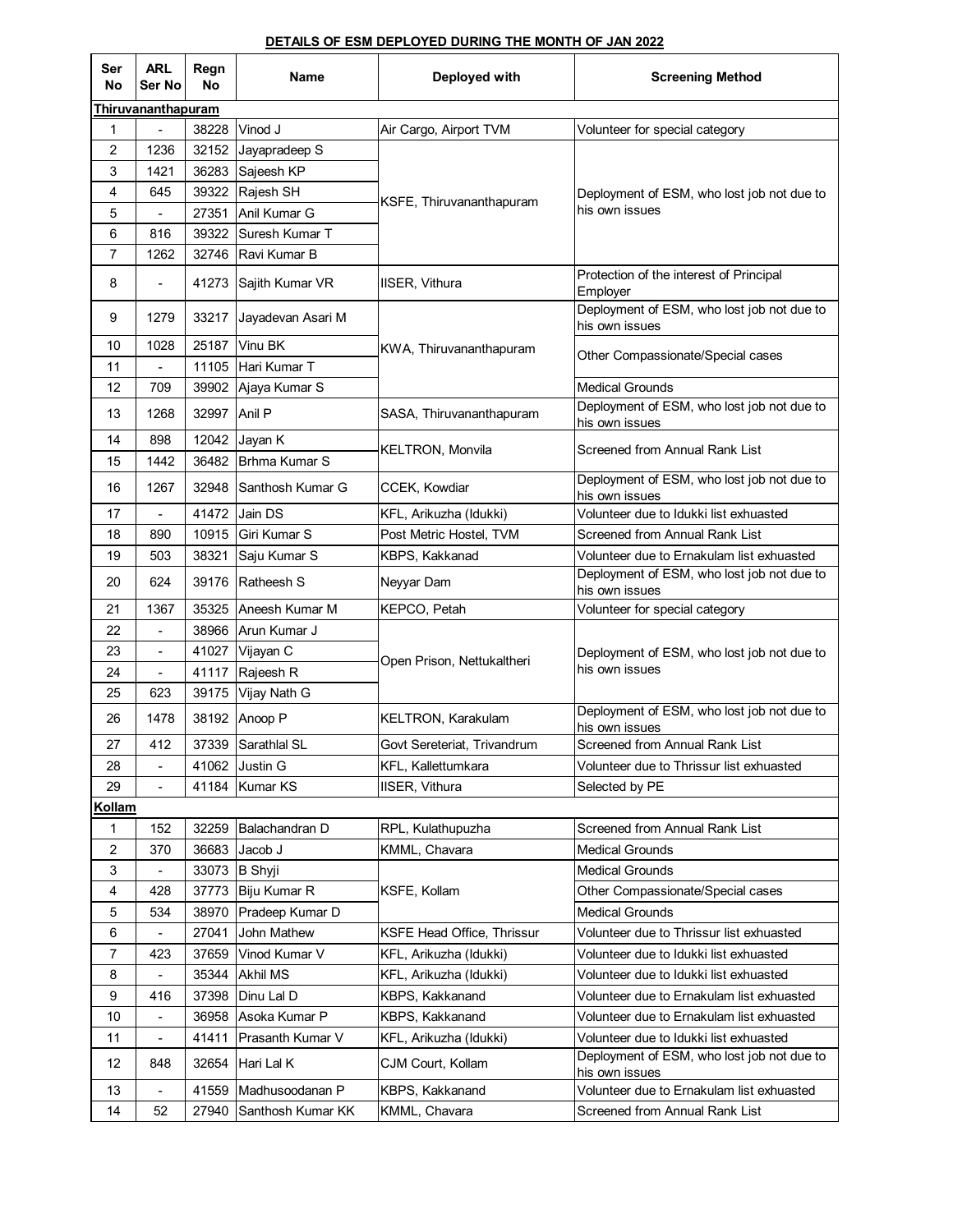| Ser<br>No        | <b>ARL</b><br>Ser No                                  | Regn<br>No | <b>Name</b>              | Deployed with                          | <b>Screening Method</b>                                    |  |  |  |
|------------------|-------------------------------------------------------|------------|--------------------------|----------------------------------------|------------------------------------------------------------|--|--|--|
| 15               | 278                                                   | 35382      | Vinod Kumar S            | KMML, Chavara                          | Screened from Annual Rank List                             |  |  |  |
| 16               | 187                                                   | 33268      | Minu Y Pappachan         | Central Prison, Viyyur                 | Volunteer due to Thrissur list exhuasted                   |  |  |  |
| 17               | 74                                                    | 29948      | Jayaprakash P            | KMML, Chavara                          | Screened from Annual Rank List                             |  |  |  |
| 18               | 71                                                    | 29723      | Manesh KG                | CJM Court. Kollam                      | Screened from Annual Rank List                             |  |  |  |
| 19               | 345                                                   | 36326      | Mohandas G               | KFL, Kallettumkara                     | Volunteer due to Thrissur Isit exhuasted                   |  |  |  |
| 20               | 536                                                   | 38984      | Balamurukan Nair CK      |                                        |                                                            |  |  |  |
| 21               |                                                       | 40954      | Mahesh Krishna           | KSEB EC, Thodupuzha                    | Volunteer due to Idukki Isit exhuasted                     |  |  |  |
| <b>Alappuzha</b> |                                                       |            |                          |                                        |                                                            |  |  |  |
| 1                | 435                                                   | 35048      | Syam Kumar S             | Medical College, Ernakulam             | Volunteer due to Ernakulam Isit exhuasted                  |  |  |  |
| 2                | 342                                                   | 40500      | <b>Prasanth KM</b>       | KFL, Arikuzha (Idukki)                 | Volunteer due to Idukki Isit exhuasted                     |  |  |  |
| 3                | 212                                                   | 38540      | Aneesh R                 | Sub Jail, Peerumedu                    | Volunteer due to Idukki Isit exhuasted                     |  |  |  |
| 4                |                                                       | 40580      | Ashok Kumar R            | TCCL, Kochi                            | Selected by PE from the pannel provide by<br><b>KEXCON</b> |  |  |  |
|                  | Pathanamthitta                                        |            |                          |                                        |                                                            |  |  |  |
| 1                | 262                                                   | 39960      | Muhammad Shabeer M       | KSFE Head Office, Thrissur             | Volunteer due to Thrissur Isit exhuasted                   |  |  |  |
| 2                |                                                       | 41532      | Rajesh Kumar R           | KFL, Arikuzha (Idukki)                 | Volunteer due to Idukki Isit exhuasted                     |  |  |  |
| 3                | $\overline{\phantom{a}}$                              | 30321      | Hariprasad VC            | KBPS, Kakkanad                         | Volunteer due to Ernakulam Isit exhuasted                  |  |  |  |
| 4                | 237                                                   | 39498      | Renju K                  | KBPS, Kakkanad                         | Volunteer due to Ernakulam Isit exhuasted                  |  |  |  |
| 5                | 89                                                    | 34442      | Nazeer I                 | KFL, Arikuzha (Idukki)                 | Volunteer due to Idukki Isit exhuasted                     |  |  |  |
| 6                |                                                       | 32844      | Vinod Bhaskaran          | KFL, Arikuzha (Idukki)                 | Volunteer due to Idukki Isit exhuasted                     |  |  |  |
| $\overline{7}$   | 32                                                    | 30981      | Shaji D                  | KFL, Arikuzha (Idukki)                 | Volunteer due to Idukki Isit exhuasted                     |  |  |  |
| 8                | $\sim$                                                | 29313      | Anil Kumar R             | Sub Jail, Peerumedu                    | Volunteer due to Idukki Isit exhuasted                     |  |  |  |
| Kottayam         |                                                       |            |                          |                                        |                                                            |  |  |  |
| 1                | 61                                                    | 38862      | Sajo Jose                | KRN Institute, Kottayam                | Screened from Annual Rank List                             |  |  |  |
| 2                | 113                                                   | 40377      | <b>Binu Anish</b>        | KBPS, Kakkanad                         | Volunteer due to Ernakulam Isit exhuasted                  |  |  |  |
| 3                | 117                                                   | 40477      | Anish M                  | KBPS, Kakkanad                         | Volunteer due to Ernakulam Isit exhuasted                  |  |  |  |
| 4                | 157                                                   | 38418      | Anil Kumar AD            | CFLTC, Pala                            | <b>Screened from Annual Rank List</b>                      |  |  |  |
| 5                | 23                                                    | 35715      | Anish S Nair             | Regional Science Centre, KTM           | Screened from Annual Rank List                             |  |  |  |
| 6                | 1                                                     | 25180      | Satheesh Kumar KP        | 100 KV SS, Ayarkunnam                  | <b>Screened from Annual Rank List</b>                      |  |  |  |
| 7                | ä,                                                    | 39346      | <b>Arun NS</b>           | CJM Court, Ernakulam                   | Volunteer due to Ernakulam Isit exhuasted                  |  |  |  |
| 8                | 10                                                    | 33030      | <b>PG Santhosh Kumar</b> |                                        | Screened from Annual Rank List                             |  |  |  |
| 9                | 57                                                    | 38798      | Rajeh Kumar TR           |                                        |                                                            |  |  |  |
| 10               | 66                                                    | 38959      | Joseph John              | <b>KR Narayanan National Institute</b> |                                                            |  |  |  |
| 11               | 50                                                    | 38530      | Aneesh Gopal             |                                        |                                                            |  |  |  |
| 12               | 64                                                    | 38915      | Subin K Suku             |                                        |                                                            |  |  |  |
|                  | 13<br>78<br>39337<br><b>Shibu Mathew</b><br>Ernakulam |            |                          |                                        |                                                            |  |  |  |
|                  |                                                       | 40015      | Jayaprakash VP           |                                        | Screended from Annual Rank List                            |  |  |  |
| 1                | 55                                                    | 39892      |                          | KBPS, Kakkanad<br>Govt ITI, Maradu     | Volunteer due to Ernakulam Isit exhuasted                  |  |  |  |
| 2<br>3           | 36                                                    | 38153      | Prajeesh KP              | TELK, Angamaly                         | Screended from Annual Rank List                            |  |  |  |
| ldukki           |                                                       |            | Rajagopal M              |                                        |                                                            |  |  |  |
| 1                | $\blacksquare$                                        | 41221      | <b>CK Shibu</b>          | <b>KSEB PETARC, Moolamattom</b>        | Volunteer due to Idukki Isit exhuasted                     |  |  |  |
| $\boldsymbol{2}$ | 30                                                    | 33829      | Ajith MS                 | CJM Court, Ernakulam                   | Volunteer due to Idukki Isit exhuasted                     |  |  |  |
| 3                | $\blacksquare$                                        | 41669      | Sree Kumar P             | KFL, Arikuzha (Idukki)                 | Volunteer due to Idukki Isit exhuasted                     |  |  |  |
| Thrissur         |                                                       |            |                          |                                        |                                                            |  |  |  |
| 1                | $\blacksquare$                                        | 40767      | Ramadasan K              | <b>KSFE Head Office, Thrissur</b>      | Volunteer due to Thrissur Isit exhuasted                   |  |  |  |
| 2                | $\blacksquare$                                        | 37317      | Santhosh KV              | KSFE Head Office, Thrissur             | Volunteer due to Thrissur Isit exhuasted                   |  |  |  |
| 3                | $\overline{\phantom{a}}$                              | 37439      | JIMSON Jacob C           | KSFE Head Office, Thrissur             | Volunteer due to Thrissur Isit exhuasted                   |  |  |  |
| 4                | 98                                                    | 37011      | Sabu MV                  | KFL, Kallettumkara                     | Screened from Annual Rank List                             |  |  |  |
| 5                |                                                       |            |                          |                                        |                                                            |  |  |  |
|                  | $\overline{\phantom{a}}$                              | 39112      | Jeyotish Nair            | KFL, Kallettumkara                     | Volunteer due to Thrissur Isit exhuasted                   |  |  |  |